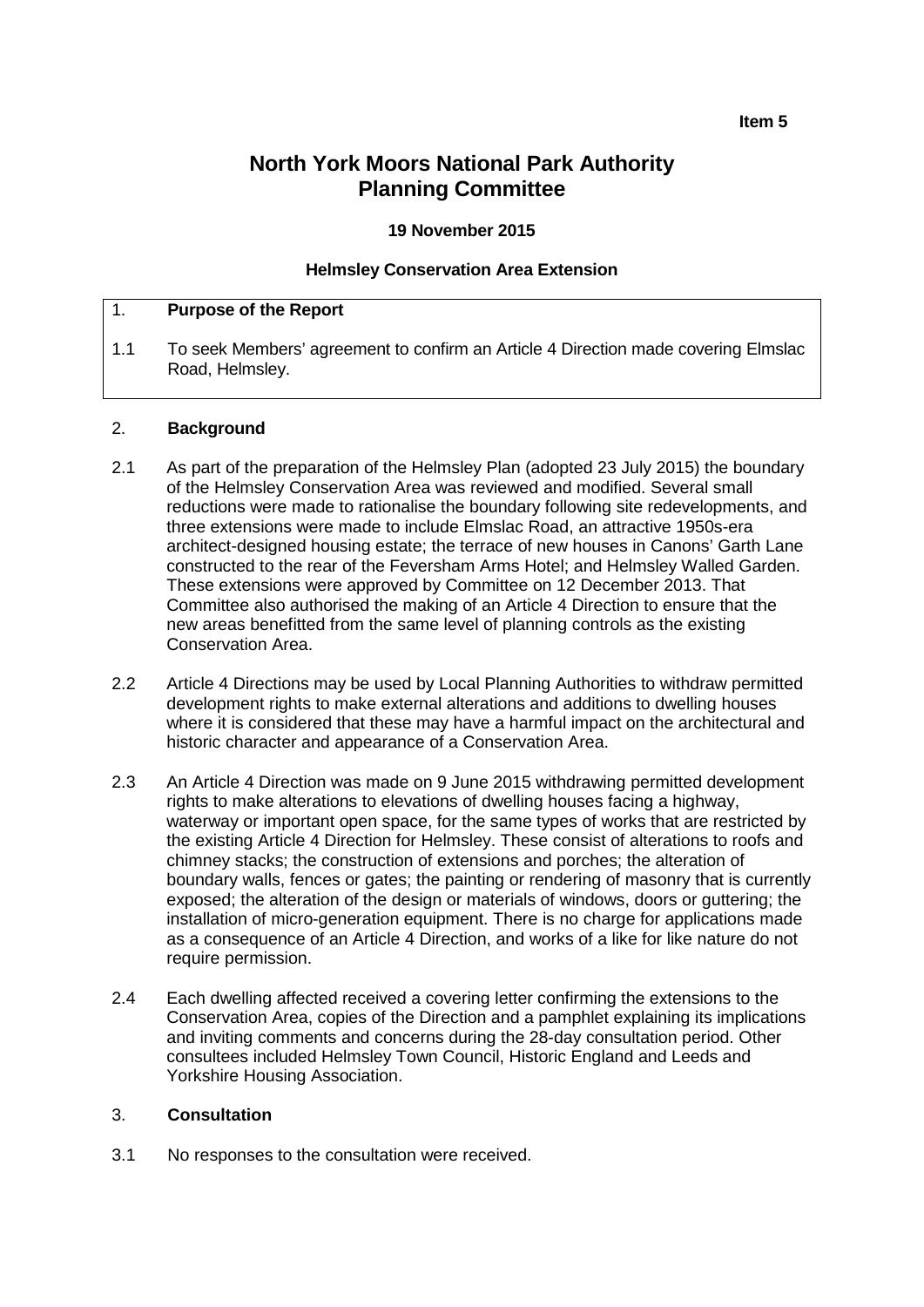# 4 **Main Issues**

- 4.1 In determining whether to confirm an Article 4 Direction local planning authorities must take into account representations received during the consultation. As no responses were received the Authority must consider whether the proposed additional planning controls are justified and proportionate.
- 4.2 Officers consider that the additional controls over the particular forms of development identified are justified because the buildings in the newly-included areas of the Conservation Area have been identified as making a positive contribution to the architectural and historic character and appearance of the wider Conservation Area. The forms of development identified under the Article 4 Direction have the potential to erode and also to enhance the positive qualities of the area, for example in relation to window styles and materials. The Authority is only able to exert control over these forms of development with the additional planning powers proposed under the Article 4 Direction because Conservation Area designation alone brings with it few additional planning controls. The presence of an Article 4 Direction also facilitates the use of Conservation Area Enhancement Grant to support and incentivise owners to restore traditional materials and architectural features that have been subject to unsympathetic replacement in the past, such as windows, doors and roofing materials, because it allows the grant investment to be protected by the enhanced planning controls.
- 4.3 The Direction has been amended to clarify that it applies only to Elmslac Road, in accordance with Members' resolution of 12 December 2013. It is not considered necessary to confirm the Direction on properties in Canons' Garth Lane or Helmsley Walled Garden because the permitted development rights of the former were removed via a planning condition of the original planning approval, and the latter does not possess permitted development rights because it consists of garden/charity/business premises rather than dwelling houses.
- 4.4 If confirmed the Article 4 Direction will come into force on 17 June 2016, one year after the publication of the Notice of the Direction.

# 5. **Conclusions**

5.1 Officers consider that the Article 4 Direction is justified, proportionate and will contribute to the ability of the Authority to pursue its First Purpose in relation to the conservation of the cultural heritage of the National Park, and its duty under section 71 of the Planning (Listed Buildings and Conservation Areas) Act 1990 which requires that local planning authorities formulate proposals for the preservation and enhancement of Conservation Areas.

## 6 **Contribution to National Park Management Plan**

6.1 Policy E5 of the Management Plan seeks the conservation of the archaeological and built heritage. Policy E7 requires new development to seek to conserve and enhance heritage assets and their settings. The confirmation of the Article 4 Direction will help to conserve the historic and townscape character of Helmsley.

## 7**. Financial Implications**

7.1 Local planning authorities may be liable to pay compensation to those whose permitted development rights have been withdrawn if they: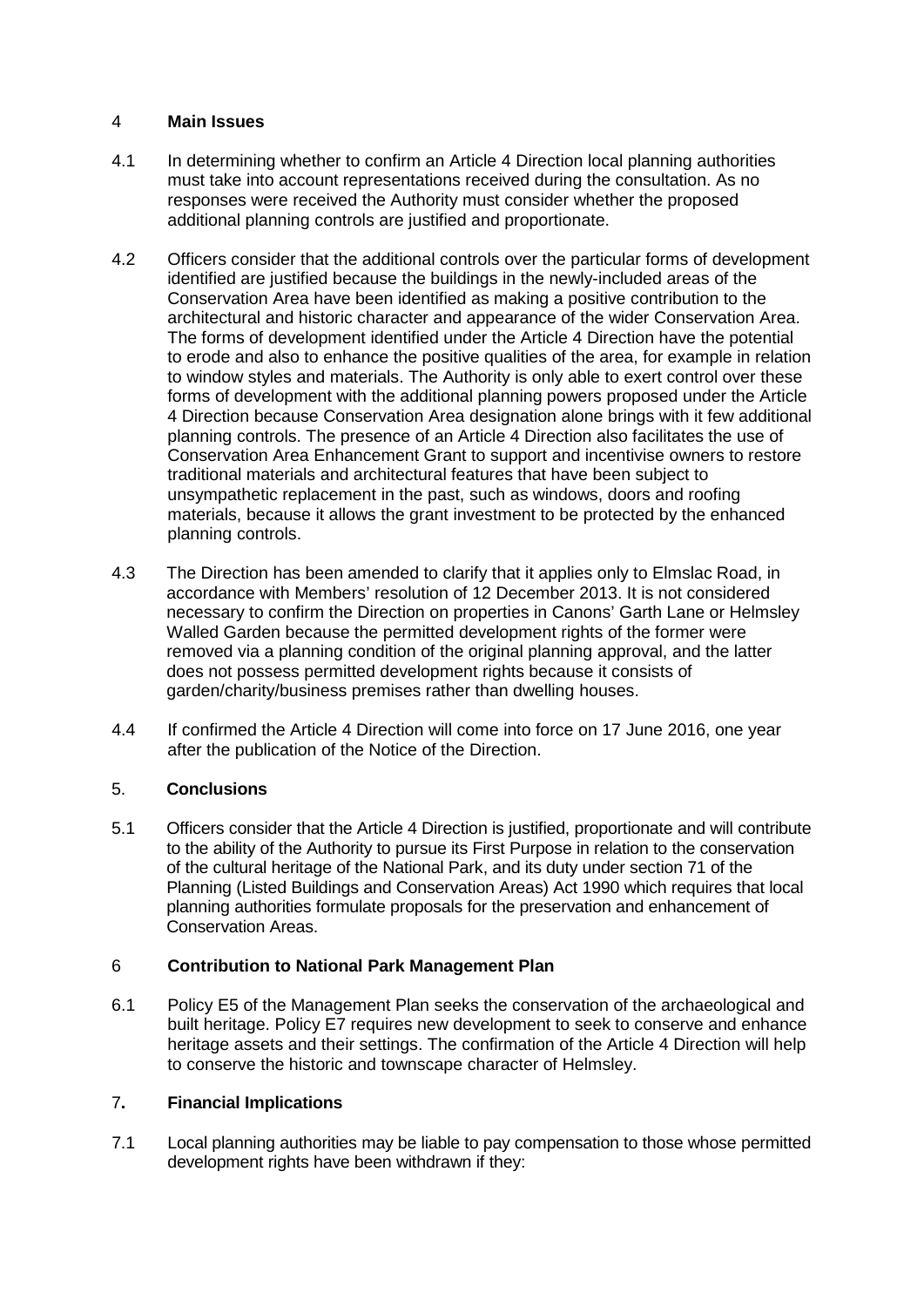- Refuse planning permission for development which would have been permitted development if it were not for an Article 4 Direction; or
- Grant planning permission subject to more limiting conditions than the GPDO would normally allow, as a result of an Article 4 Direction being in place.

Compensation may be claimed for abortive expenditure or other loss or damage directly attributable to the withdrawal of permitted development rights. The principal risk of financial loss to an applicant as a consequence of a refusal or limitation of planning permission is considered to relate to the installation of domestic micro-generation equipment because of its potential to produce a financial yield. However, if 12 months prior notice of the withdrawal of permitted development rights is given, there is no ability to claim compensation. Consequently, it is considered that by issuing a nonimmediate Direction that will not come into force until 12 months after the effective date, the risk of any compensation being payable is removed.

# 8. **Legal Implications**

8.1 Confirmation of the Article 4 Direction will be carried out in accordance with Appendix D to Department of the Environment Circular 9/95: General Development Order 1995, which requires the Authority to notify the site owner, the local and County councils, the Secretary of State and by local advertisement.

# 9. **Recommendation**

9.1 That Members confirm the Article 4 Direction covering Elmslac Road, Helmsley

# **Appendix 1**

Article 4 Direction for Elmslac Road, Helmsley, proposed for confirmation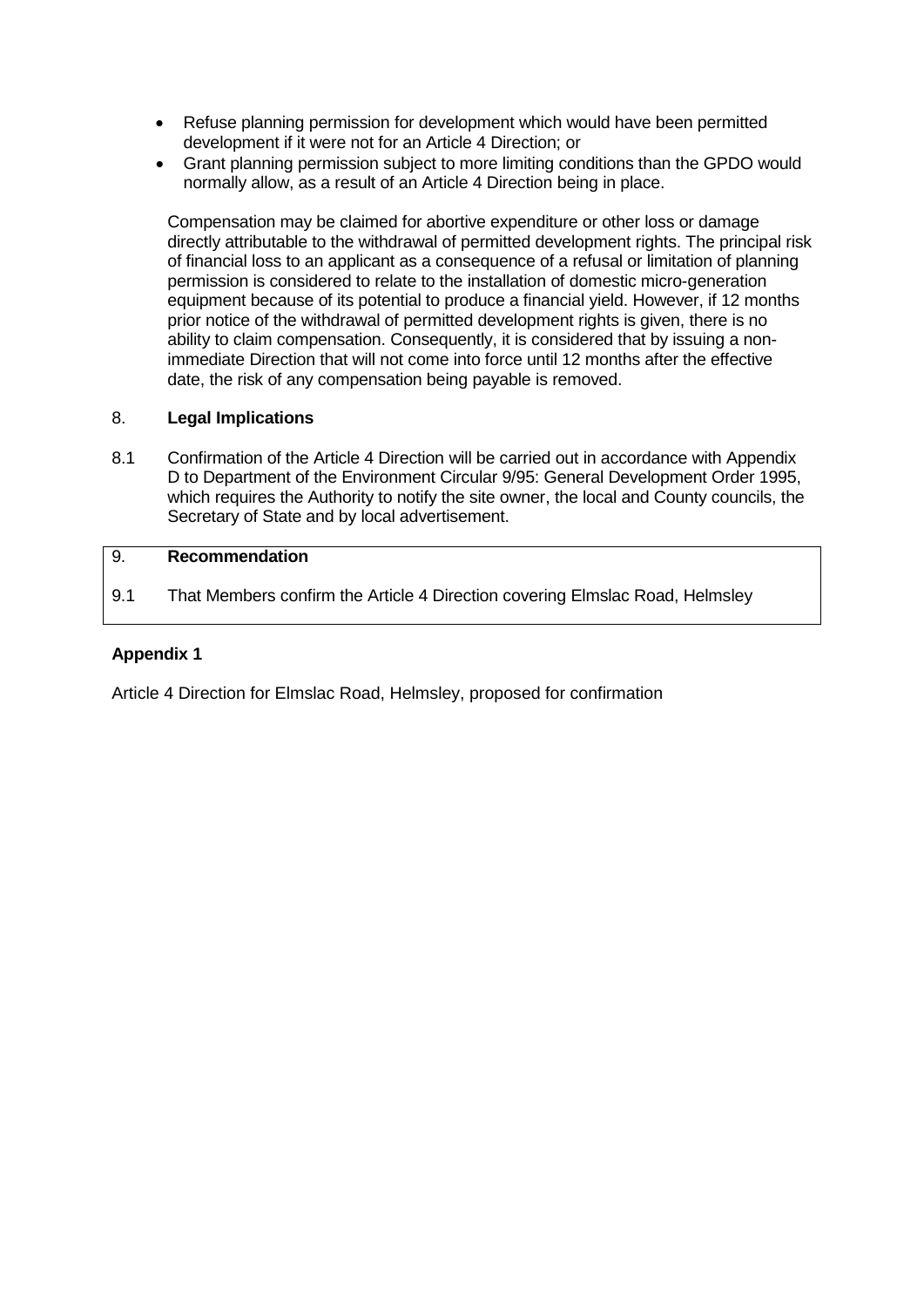# **NORTH YORK MOORS NATIONAL PARK AUTHORITY**

#### **TOWN AND COUNTRY PLANNING (GENERAL PERMITTED DEVELOPMENT) ORDER 2015**

# **HELMSLEY CONSERVATION AREA**

#### **DIRECTION MADE UNDER ARTICLE 4(1)**

**WHEREAS** the NORTH YORK MOORS NATIONAL PARK AUTHORITY being the appropriate local planning authority within the meaning of article 4(5) of the GPDO, is satisfied that it is expedient that development of the descriptions set out in the Schedule below should not be carried out on the land shown hatched in red on the attached plan (comprising Elmslac Road Estate) unless planning permission is granted on an application made under Part III of the Town and Country Planning Act 1990 as amended.

**NOW THEREFORE** the said authority in pursuance of the power conferred on them by article 4(1) of the Town and Country Planning (General Permitted Development) Order 2015 hereby direct that the permission granted by article 3 of the said Order shall not apply to development on the said land of the descriptions set out in the Schedule below. This Direction shall apply only to elevations fronting a highway, waterway or important open space.

## **SCHEDULE**

- **1.** The enlargement, improvement or other alteration of a dwelling house where any part of the enlargement, improvement or alteration being development comprised within Class A of Part 1 of Schedule 2 to the said Order and not being development comprised within any other Class, or as modified by any subsequent changes to the General Permitted Development Order.
- **2.** Any other alteration to the roof of a dwelling house being development comprised within Class C of Part 1 of Schedule 2 to the said Order and not being development comprised within any other Class, or as modified by any subsequent changes to the General Permitted Development Order.
- **3.** The erection or construction of a porch outside any external door of a dwelling house being development comprised within Class D of Part 1 of Schedule 2 to the said Order and not being development comprised within any other Class, or as modified by any subsequent changes to the General Permitted Development Order.
- **4.** The erection, construction, improvement or alteration of a gate, fence, wall or other means of enclosure to the curtilage of a dwelling house being development comprised within Class A Part 2 of Schedule 2 to the said Order and not being development comprised within any other Class, or as modified by any subsequent changes to the General Permitted Development Order.
- **5.** Any building operation consisting of the demolition of the whole or any part of any gate, fence, wall or other means of enclosure being development comprised within Class C of Part 11 of Schedule 2 to the said Order and not being development comprised in any other Class, or as modified by any subsequent changes to the General Permitted Development Order.
- **6.** The installation, alteration or replacement of micro generation solar PV or solar thermal equipment on a dwelling house or building situated within the curtilage of a dwelling house being development comprised within Class A of Part 14 of Schedule 2 to the said Order and not being development comprised in any other Class, or as modified by any subsequent changes to the General Permitted Development Order.

It is proposed that this Direction will come into force on the 17 June 2016.